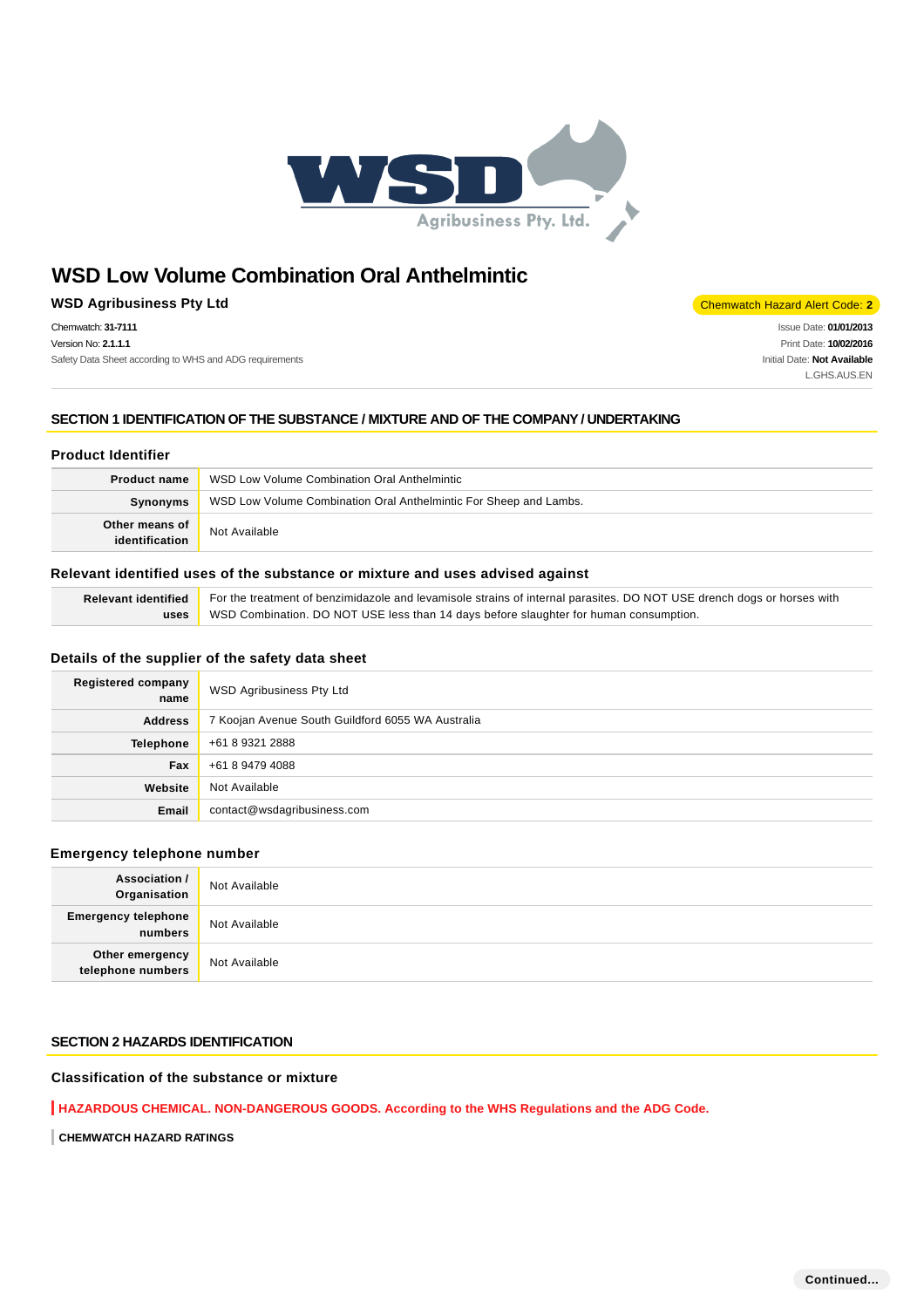|                     | Min | Max |                              |
|---------------------|-----|-----|------------------------------|
| Flammability        |     |     |                              |
| Toxicity            | 2   |     | $0 =$ Minimum                |
| <b>Body Contact</b> | 2   |     | $1 = 1$ OW                   |
| Reactivity          |     |     | $2 =$ Moderate<br>$3 = High$ |
| Chronic             |     |     | $4 =$ Extreme                |

| <b>Poisons Schedule</b>       | -S5                                                                                                                        |
|-------------------------------|----------------------------------------------------------------------------------------------------------------------------|
| Classification <sup>[1]</sup> | Acute Toxicity (Oral) Category 4, Acute Toxicity (Dermal) Category 4, Carcinogenicity Category 2                           |
| Legend: $\frac{1}{\sqrt{1}}$  | 1. Classified by Chemwatch; 2. Classification drawn from HSIS; 3. Classification drawn from EC Directive 1272/2008 - Annex |
|                               |                                                                                                                            |

# **Label elements**

| <b>GHS label elements</b> |  |
|---------------------------|--|
|---------------------------|--|

| <b>SIGNAL WORD</b>  | <b>WARNING</b>               |
|---------------------|------------------------------|
|                     |                              |
| Hazard statement(s) |                              |
| H302                | Harmful if swallowed         |
| H312                | Harmful in contact with skin |
| H351                | Suspected of causing cancer  |

# **Precautionary statement(s) Prevention**

| P <sub>201</sub> | Obtain special instructions before use.                                    |
|------------------|----------------------------------------------------------------------------|
| P281             | Use personal protective equipment as required.                             |
| P270             | Do not eat, drink or smoke when using this product.                        |
| P280             | Wear protective gloves/protective clothing/eye protection/face protection. |

# **Precautionary statement(s) Response**

| P308+P313 | IF exposed or concerned: Get medical advice/attention.                     |
|-----------|----------------------------------------------------------------------------|
| P363      | Wash contaminated clothing before reuse.                                   |
| P301+P312 | IF SWALLOWED: Call a POISON CENTER or doctor/physician if you feel unwell. |
| P302+P352 | IF ON SKIN: Wash with plenty of soap and water.                            |
| P330      | Rinse mouth.                                                               |

# **Precautionary statement(s) Storage**

**P405** Store locked up.

# **Precautionary statement(s) Disposal**

**P501** Dispose of contents/container in accordance with local regulations.

# **SECTION 3 COMPOSITION / INFORMATION ON INGREDIENTS**

### **Substances**

See section below for composition of Mixtures

# **Mixtures**

| <b>CAS No</b> | %[weight] | <b>Name</b>                                      |
|---------------|-----------|--------------------------------------------------|
| 16595-80-5    | 8         | levamisole hydrochloride                         |
| 43210-67-9    | đ         | fenbendazole                                     |
| Not Available | $20$      | other ingredients determined not to be hazardous |
| 7732-18-5     | >60       | water                                            |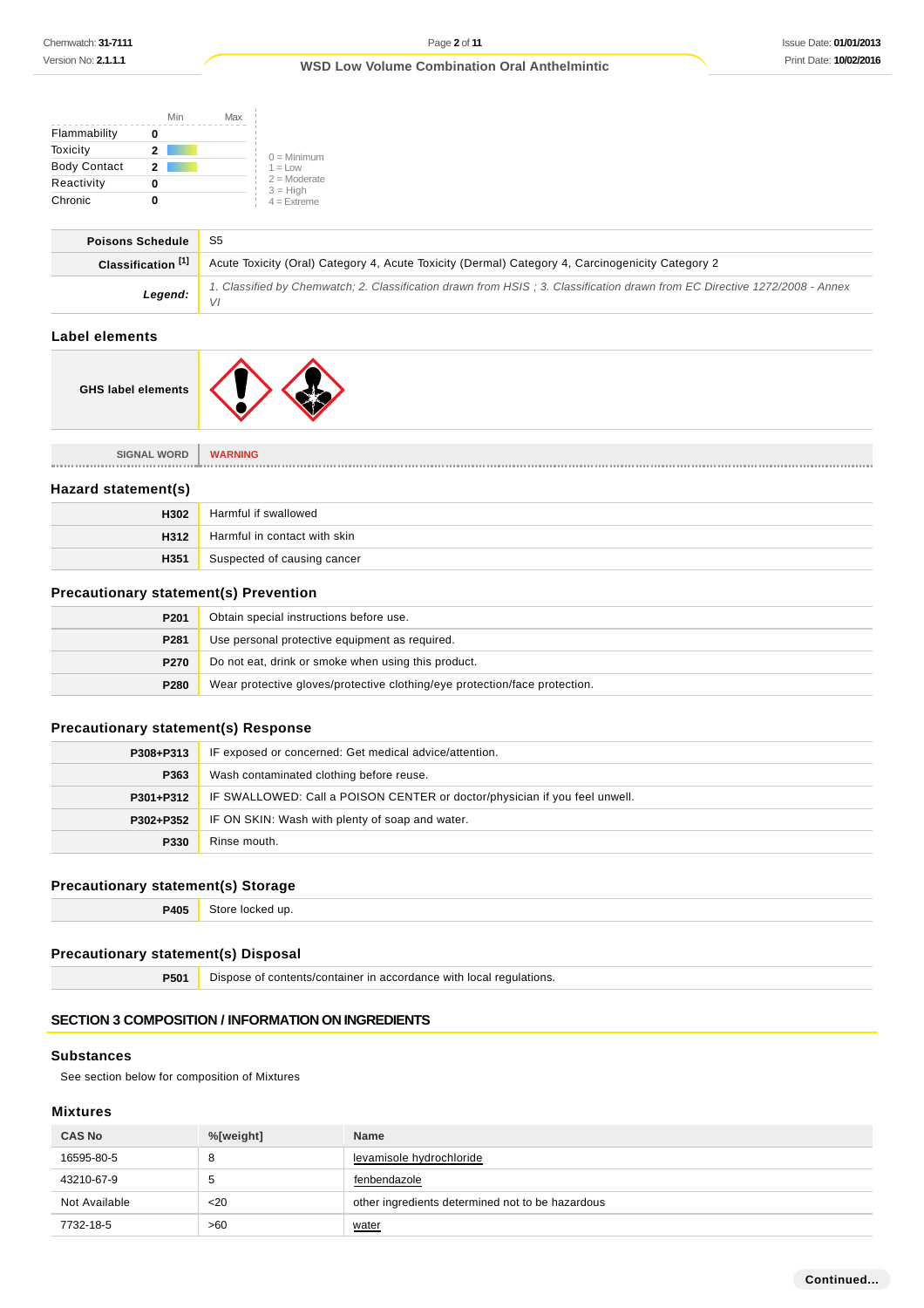# **SECTION 4 FIRST AID MEASURES**

### **Description of first aid measures**

| <b>Eye Contact</b>  | If this product comes in contact with the eyes:<br>▶ Wash out immediately with fresh running water.<br>Ensure complete irrigation of the eye by keeping eyelids apart and away from eye and moving the eyelids by occasionally<br>lifting the upper and lower lids.<br>▶ Seek medical attention without delay; if pain persists or recurs seek medical attention.<br>► Removal of contact lenses after an eye injury should only be undertaken by skilled personnel.                                                                                                                                                                                                                                                                                                                                                                                                                                                                                                                                                                                                                                                                                                                                                                         |
|---------------------|----------------------------------------------------------------------------------------------------------------------------------------------------------------------------------------------------------------------------------------------------------------------------------------------------------------------------------------------------------------------------------------------------------------------------------------------------------------------------------------------------------------------------------------------------------------------------------------------------------------------------------------------------------------------------------------------------------------------------------------------------------------------------------------------------------------------------------------------------------------------------------------------------------------------------------------------------------------------------------------------------------------------------------------------------------------------------------------------------------------------------------------------------------------------------------------------------------------------------------------------|
| <b>Skin Contact</b> | If skin contact occurs:<br>Inmediately remove all contaminated clothing, including footwear.<br>Flush skin and hair with running water (and soap if available).<br>Seek medical attention in event of irritation.                                                                                                                                                                                                                                                                                                                                                                                                                                                                                                                                                                                                                                                                                                                                                                                                                                                                                                                                                                                                                            |
| Inhalation          | If fumes, aerosols or combustion products are inhaled remove from contaminated area.<br>• Other measures are usually unnecessary.                                                                                                                                                                                                                                                                                                                                                                                                                                                                                                                                                                                                                                                                                                                                                                                                                                                                                                                                                                                                                                                                                                            |
| Ingestion           | FIF SWALLOWED, REFER FOR MEDICAL ATTENTION, WHERE POSSIBLE, WITHOUT DELAY.<br>▶ For advice, contact a Poisons Information Centre or a doctor.<br>• Urgent hospital treatment is likely to be needed.<br>In the mean time, qualified first-aid personnel should treat the patient following observation and employing supportive<br>measures as indicated by the patient's condition.<br>If the services of a medical officer or medical doctor are readily available, the patient should be placed in his/her care and<br>a copy of the SDS should be provided. Further action will be the responsibility of the medical specialist.<br>If medical attention is not available on the worksite or surroundings send the patient to a hospital together with a copy of<br>the SDS.<br>Where medical attention is not immediately available or where the patient is more than 15 minutes from a hospital<br>or unless instructed otherwise:<br>INDUCE vomiting with fingers down the back of the throat, ONLY IF CONSCIOUS. Lean patient forward or place on left<br>side (head-down position, if possible) to maintain open airway and prevent aspiration.<br><b>NOTE:</b> Wear a protective glove when inducing vomiting by mechanical means. |

### **Indication of any immediate medical attention and special treatment needed**

As in all cases of suspected poisoning, follow the ABCDEs of emergency medicine (airway, breathing, circulation, disability, exposure), then the ABCDEs of toxicology (antidotes, basics, change absorption, change distribution, change elimination). For poisons (where specific treatment regime is absent):

--------------------------------------------------------------

### BASIC TREATMENT

- -------------------------------------------------------------- Establish a patent airway with suction where necessary.
- Watch for signs of respiratory insufficiency and assist ventilation as necessary.
- Administer oxygen by non-rebreather mask at 10 to 15 L/min.
- Monitor and treat, where necessary, for pulmonary oedema.
- **Monitor and treat, where necessary, for shock.**
- Anticipate seizures.
- ▶ **DO NOT** use emetics. Where ingestion is suspected rinse mouth and give up to 200 ml water (5 ml/kg recommended) for dilution where patient is able to swallow, has a strong gag reflex and does not drool.

#### -------------------------------------------------------------- ADVANCED TREATMENT

--------------------------------------------------------------

- Consider orotracheal or nasotracheal intubation for airway control in unconscious patient or where respiratory arrest has occurred.
- Positive-pressure ventilation using a bag-valve mask might be of use.
- Monitor and treat, where necessary, for arrhythmias.
- Start an IV D5W TKO. If signs of hypovolaemia are present use lactated Ringers solution. Fluid overload might create complications.
- Drug therapy should be considered for pulmonary oedema.
- Hypotension with signs of hypovolaemia requires the cautious administration of fluids. Fluid overload might create complications.
- Treat seizures with diazepam.
- Proparacaine hydrochloride should be used to assist eye irrigation.
- BRONSTEIN, A.C. and CURRANCE, P.L.

EMERGENCY CARE FOR HAZARDOUS MATERIALS EXPOSURE: 2nd Ed. 1994 Treat symptomatically.

### **SECTION 5 FIREFIGHTING MEASURES**

# **Extinguishing media**

The product contains a substantial proportion of water, therefore there are no restrictions on the type of extinguishing media which may be used. Choice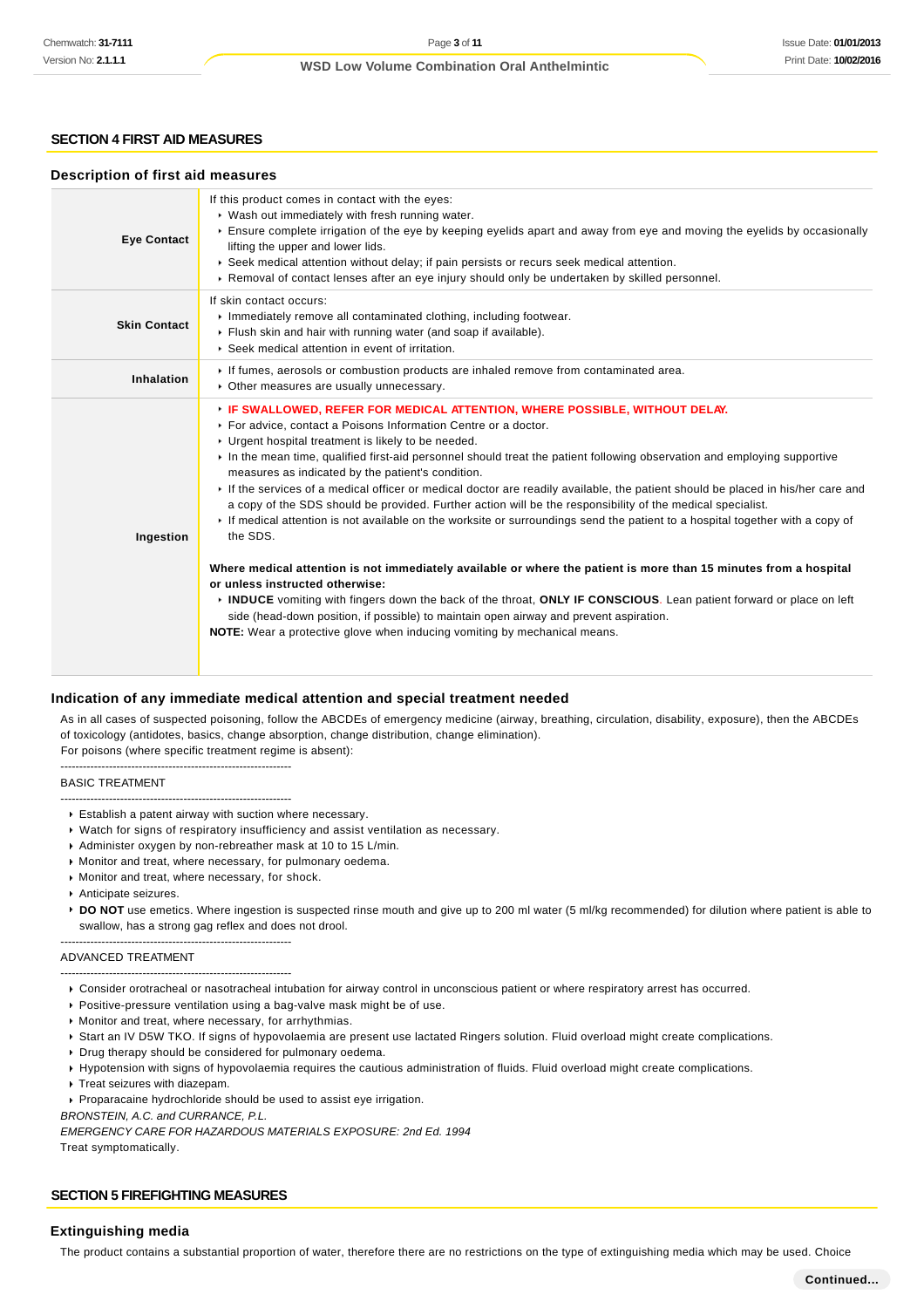of extinguishing media should take into account surrounding areas.

Though the material is non-combustible, evaporation of water from the mixture, caused by the heat of nearby fire, may produce floating layers of combustible substances.

In such an event consider:

 $\cdot$  foam.

- dry chemical powder.
- carbon dioxide.

### **Special hazards arising from the substrate or mixture**

| <b>Fire Incompatibility</b>    | None known.                                                                                                                                                                                                                                                                                                                                                                                                                                                                                                                                                                                                                                                                              |  |  |  |
|--------------------------------|------------------------------------------------------------------------------------------------------------------------------------------------------------------------------------------------------------------------------------------------------------------------------------------------------------------------------------------------------------------------------------------------------------------------------------------------------------------------------------------------------------------------------------------------------------------------------------------------------------------------------------------------------------------------------------------|--|--|--|
| <b>Advice for firefighters</b> |                                                                                                                                                                                                                                                                                                                                                                                                                                                                                                                                                                                                                                                                                          |  |  |  |
| <b>Fire Fighting</b>           | Alert Fire Brigade and tell them location and nature of hazard.<br>$\triangleright$ Wear breathing apparatus plus protective gloves in the event of a fire.<br>► Prevent, by any means available, spillage from entering drains or water courses.<br>► Use fire fighting procedures suitable for surrounding area.<br>DO NOT approach containers suspected to be hot.<br>$\triangleright$ Cool fire exposed containers with water spray from a protected location.<br>If safe to do so, remove containers from path of fire.<br>Equipment should be thoroughly decontaminated after use.                                                                                                 |  |  |  |
| <b>Fire/Explosion Hazard</b>   | The material is not readily combustible under normal conditions.<br>► However, it will break down under fire conditions and the organic component may burn.<br>• Not considered to be a significant fire risk.<br>► Heat may cause expansion or decomposition with violent rupture of containers.<br>$\triangleright$ Decomposes on heating and may produce toxic fumes of carbon monoxide (CO).<br>May emit acrid smoke.<br>Decomposes on heating and produces toxic fumes of; carbon dioxide (CO2) nitrogen oxides (NOx) sulfur oxides (SOx)<br>sulfur dioxide (SO2) other pyrolysis products typical of burning organic materialMay emit poisonous fumes.May emit<br>corrosive fumes. |  |  |  |

# **SECTION 6 ACCIDENTAL RELEASE MEASURES**

# **Personal precautions, protective equipment and emergency procedures**

| <b>Minor Spills</b> | • Clean up all spills immediately.<br>Avoid breathing vapours and contact with skin and eyes.<br>$\triangleright$ Control personal contact with the substance, by using protective equipment.<br>► Contain and absorb spill with sand, earth, inert material or vermiculite.<br>$\cdot$ Wipe up.<br>• Place in a suitable, labelled container for waste disposal.                                                                                                                                                                                                                                                                                                                                                                                                                                                                                  |
|---------------------|----------------------------------------------------------------------------------------------------------------------------------------------------------------------------------------------------------------------------------------------------------------------------------------------------------------------------------------------------------------------------------------------------------------------------------------------------------------------------------------------------------------------------------------------------------------------------------------------------------------------------------------------------------------------------------------------------------------------------------------------------------------------------------------------------------------------------------------------------|
| <b>Major Spills</b> | Moderate hazard.<br>• Clear area of personnel and move upwind.<br>Alert Fire Brigade and tell them location and nature of hazard.<br>• Wear breathing apparatus plus protective gloves.<br>► Prevent, by any means available, spillage from entering drains or water course.<br>▶ Stop leak if safe to do so.<br>• Contain spill with sand, earth or vermiculite.<br>• Collect recoverable product into labelled containers for recycling.<br>• Neutralise/decontaminate residue (see Section 13 for specific agent).<br>• Collect solid residues and seal in labelled drums for disposal.<br>• Wash area and prevent runoff into drains.<br>After clean up operations, decontaminate and launder all protective clothing and equipment before storing and re-using.<br>If contamination of drains or waterways occurs, advise emergency services. |

Personal Protective Equipment advice is contained in Section 8 of the SDS.

# **SECTION 7 HANDLING AND STORAGE**

| Precautions for safe handling |                                                                                                                                                                                                                                                                                                                                                                                                                            |  |  |  |
|-------------------------------|----------------------------------------------------------------------------------------------------------------------------------------------------------------------------------------------------------------------------------------------------------------------------------------------------------------------------------------------------------------------------------------------------------------------------|--|--|--|
| Safe handling                 | • DO NOT allow clothing wet with material to stay in contact with skin<br>Avoid all personal contact, including inhalation.<br>▶ Wear protective clothing when risk of exposure occurs.<br>▶ Use in a well-ventilated area.<br>▶ Prevent concentration in hollows and sumps.<br>DO NOT enter confined spaces until atmosphere has been checked.<br>DO NOT allow material to contact humans, exposed food or food utensils. |  |  |  |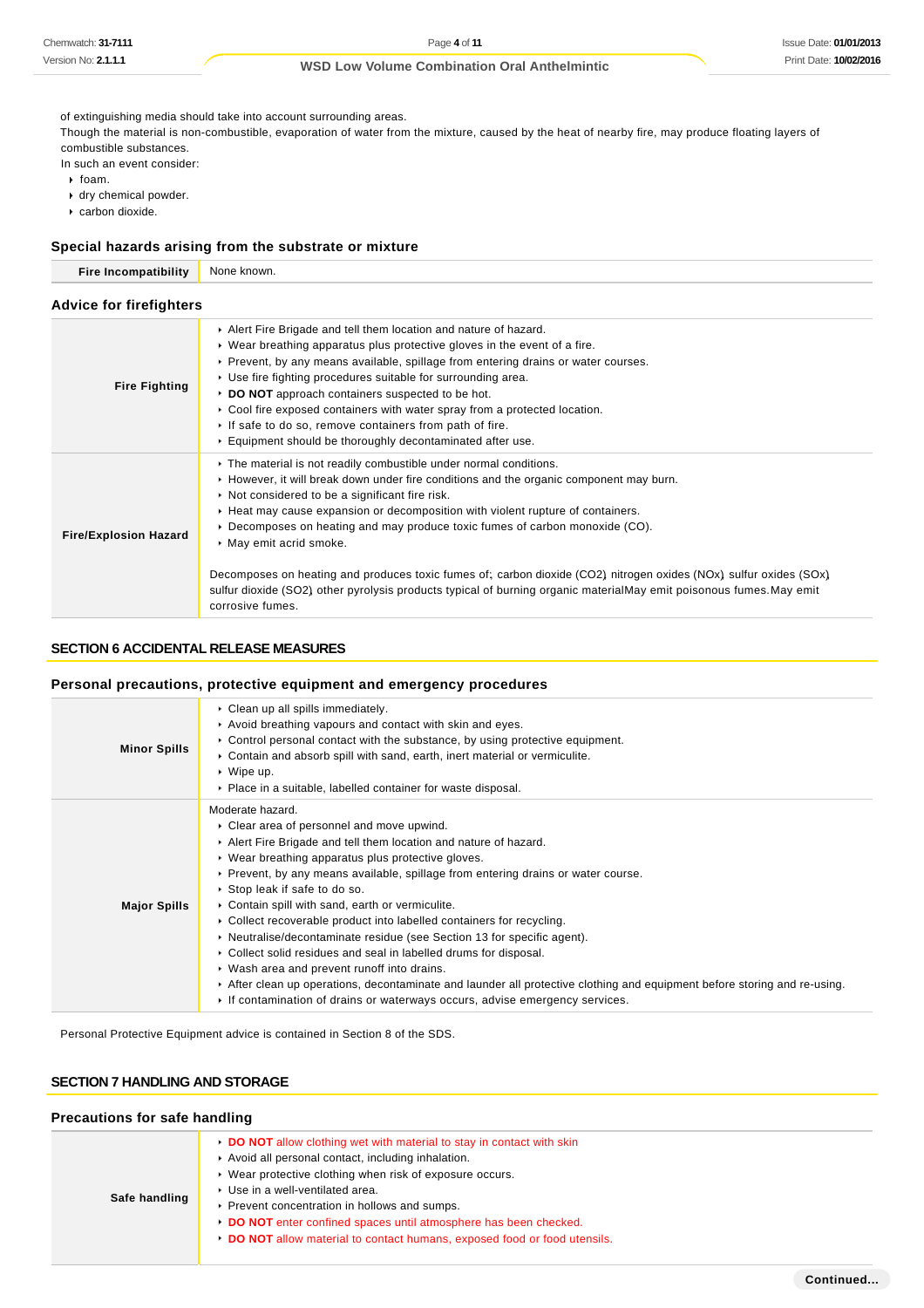|                   | Avoid contact with incompatible materials.<br>• When handling, DO NOT eat, drink or smoke.<br>▶ Keep containers securely sealed when not in use.<br>Avoid physical damage to containers.<br>Always wash hands with soap and water after handling.<br>► Work clothes should be laundered separately. Launder contaminated clothing before re-use.<br>▶ Use good occupational work practice.<br>► Observe manufacturer's storage and handling recommendations contained within this SDS.<br>Atmosphere should be regularly checked against established exposure standards to ensure safe working conditions are<br>maintained. |
|-------------------|------------------------------------------------------------------------------------------------------------------------------------------------------------------------------------------------------------------------------------------------------------------------------------------------------------------------------------------------------------------------------------------------------------------------------------------------------------------------------------------------------------------------------------------------------------------------------------------------------------------------------|
| Other information | Store in original containers.<br>▶ Keep containers securely sealed.<br>• No smoking, naked lights or ignition sources.<br>Store in a cool, dry, well-ventilated area.<br>► Store away from incompatible materials and foodstuff containers.<br>► Protect containers against physical damage and check regularly for leaks.<br>► Observe manufacturer's storage and handling recommendations contained within this SDS.                                                                                                                                                                                                       |

### **Conditions for safe storage, including any incompatibilities**

| Suitable container                | ▶ Polyethylene or polypropylene container.<br>▶ Packing as recommended by manufacturer.<br>▶ Check all containers are clearly labelled and free from leaks. |  |
|-----------------------------------|-------------------------------------------------------------------------------------------------------------------------------------------------------------|--|
| <b>Storage</b><br>incompatibility | Avoid reaction with oxidising agents                                                                                                                        |  |

# **SECTION 8 EXPOSURE CONTROLS / PERSONAL PROTECTION**

# **Control parameters**

## **OCCUPATIONAL EXPOSURE LIMITS (OEL)**

### **INGREDIENT DATA**

Not Available

### **EMERGENCY LIMITS**

| Ingredient                                                       | <b>Material name</b> | TEEL-1        | TEEL-2              | TEEL-3        |
|------------------------------------------------------------------|----------------------|---------------|---------------------|---------------|
| <b>WSD Low Volume</b><br><b>Combination Oral</b><br>Anthelmintic | Not Available        | Not Available | Not Available       | Not Available |
|                                                                  |                      |               |                     |               |
| Ingredient                                                       | <b>Original IDLH</b> |               | <b>Revised IDLH</b> |               |
| levamisole<br>hydrochloride                                      | Not Available        |               | Not Available       |               |
| fenbendazole                                                     | Not Available        |               | Not Available       |               |
| other ingredients<br>determined not to be<br>hazardous           | Not Available        |               | Not Available       |               |
| water                                                            | Not Available        |               | Not Available       |               |

### **MATERIAL DATA**

Sensory irritants are chemicals that produce temporary and undesirable side-effects on the eyes, nose or throat. Historically occupational exposure standards for these irritants have been based on observation of workers' responses to various airborne concentrations. Present day expectations require that nearly every individual should be protected against even minor sensory irritation and exposure standards are established using uncertainty factors or safety factors of 5 to 10 or more. On occasion animal no-observable-effect-levels (NOEL) are used to determine these limits where human results are unavailable. An additional approach, typically used by the TLV committee (USA) in determining respiratory standards for this group of chemicals, has been to assign ceiling values (TLV C) to rapidly acting irritants and to assign short-term exposure limits (TLV STELs) when the weight of evidence from irritation, bioaccumulation and other endpoints combine to warrant such a limit. In contrast the MAK Commission (Germany) uses a five-category system based on intensive odour, local irritation, and elimination half-life. However this system is being replaced to be consistent with the European Union (EU) Scientific Committee for Occupational Exposure Limits (SCOEL); this is more closely allied to that of the USA.

OSHA (USA) concluded that exposure to sensory irritants can:

- cause inflammation
- cause increased susceptibility to other irritants and infectious agents
- lead to permanent injury or dysfunction
- permit greater absorption of hazardous substances and
- acclimate the worker to the irritant warning properties of these substances thus increasing the risk of overexposure.

None assigned. Refer to individual constituents.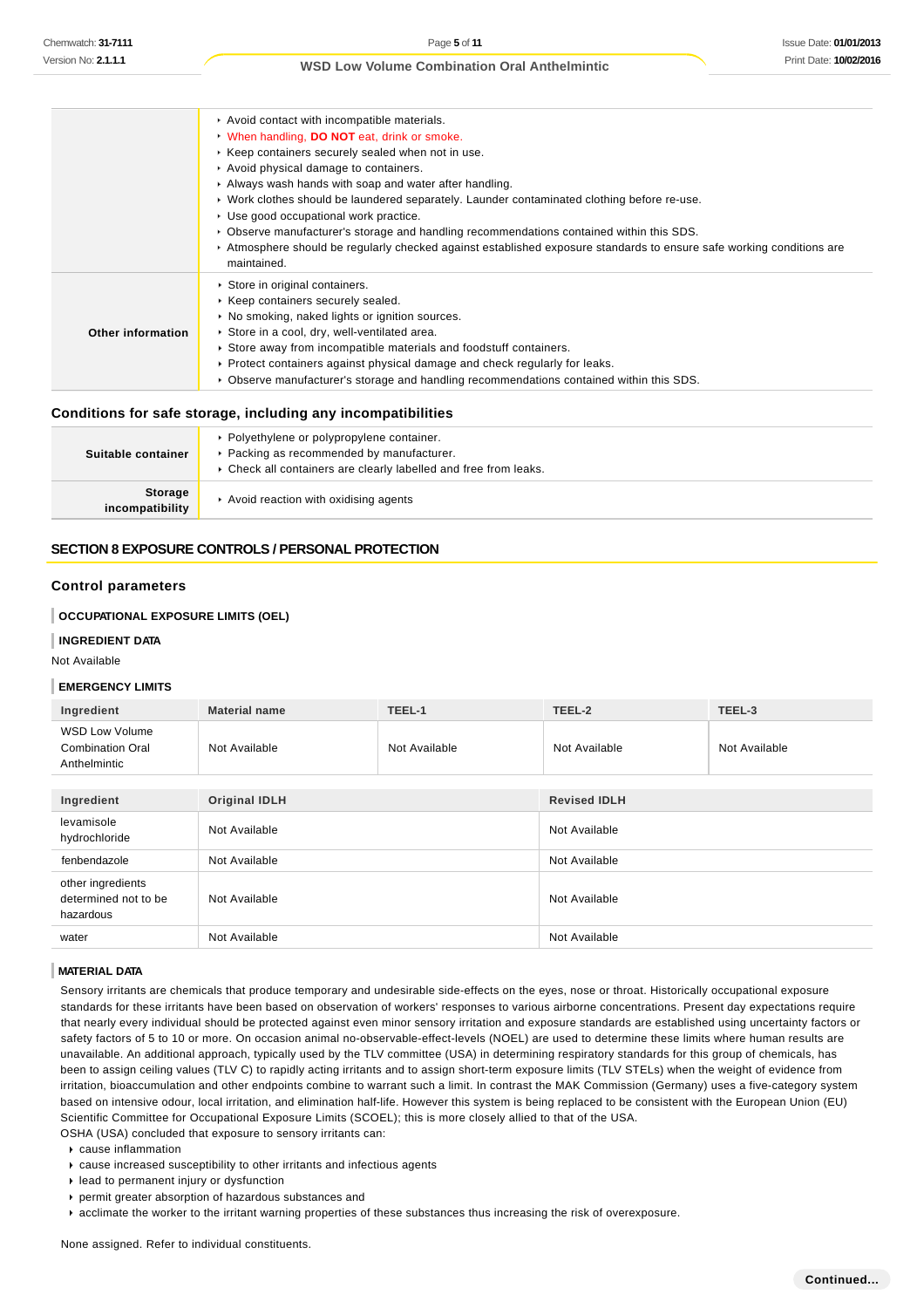| <b>Exposure controls</b>            |                                                                                                                                                                                                                                                                                                                                                                                                                                                                                                                                                                                                                                                                                                                                                                                                                                                                                                                                                                                                                                                                                                                                                                                                                                                                                                                                                                                                                                                                                                                                                                                                                                                                                                                                                                                                                                                                                                                                                                                                                                                                                                                                                                        |
|-------------------------------------|------------------------------------------------------------------------------------------------------------------------------------------------------------------------------------------------------------------------------------------------------------------------------------------------------------------------------------------------------------------------------------------------------------------------------------------------------------------------------------------------------------------------------------------------------------------------------------------------------------------------------------------------------------------------------------------------------------------------------------------------------------------------------------------------------------------------------------------------------------------------------------------------------------------------------------------------------------------------------------------------------------------------------------------------------------------------------------------------------------------------------------------------------------------------------------------------------------------------------------------------------------------------------------------------------------------------------------------------------------------------------------------------------------------------------------------------------------------------------------------------------------------------------------------------------------------------------------------------------------------------------------------------------------------------------------------------------------------------------------------------------------------------------------------------------------------------------------------------------------------------------------------------------------------------------------------------------------------------------------------------------------------------------------------------------------------------------------------------------------------------------------------------------------------------|
| Appropriate<br>engineering controls | For potent pharmacological agents:<br><b>Solutions Handling:</b><br>▶ Solutions can be handled outside a containment system or without local exhaust ventilation during procedures with no<br>potential for aerosolisation. If the procedures have a potential for aerosolisation, an air-purifying respirator is to be worn by<br>all personnel in the immediate area.<br>► Solutions used for procedures where aerosolisation may occur (e.g., vortexing, pumping) are to be handled within a<br>containment system or with local exhaust ventilation.<br>► In situations where this is not feasible (may include animal dosing), an air-purifying respirator is to be worn by all personnel<br>in the immediate area. If using a ventilated enclosure that has not been validated, wear a half-mask respirator equipped with<br>HEPA cartridges until the enclosure is validated for use.<br>Ensure gloves are protective against solvents in use.                                                                                                                                                                                                                                                                                                                                                                                                                                                                                                                                                                                                                                                                                                                                                                                                                                                                                                                                                                                                                                                                                                                                                                                                                  |
| <b>Personal protection</b>          |                                                                                                                                                                                                                                                                                                                                                                                                                                                                                                                                                                                                                                                                                                                                                                                                                                                                                                                                                                                                                                                                                                                                                                                                                                                                                                                                                                                                                                                                                                                                                                                                                                                                                                                                                                                                                                                                                                                                                                                                                                                                                                                                                                        |
| Eye and face<br>protection          | When handling very small quantities of the material eye protection may not be required.<br>For laboratory, larger scale or bulk handling or where regular exposure in an occupational setting occurs:<br>Chemical goggles.<br>► Face shield. Full face shield may be required for supplementary but never for primary protection of eyes.<br>▶ Contact lenses may pose a special hazard; soft contact lenses may absorb and concentrate irritants. A written policy<br>document, describing the wearing of lenses or restrictions on use, should be created for each workplace or task. This should<br>include a review of lens absorption and adsorption for the class of chemicals in use and an account of injury experience.<br>Medical and first-aid personnel should be trained in their removal and suitable equipment should be readily available. In the<br>event of chemical exposure, begin eye irrigation immediately and remove contact lens as soon as practicable. Lens should<br>be removed at the first signs of eye redness or irritation - lens should be removed in a clean environment only after<br>workers have washed hands thoroughly. [CDC NIOSH Current Intelligence Bulletin 59], [AS/NZS 1336 or national<br>equivalent]                                                                                                                                                                                                                                                                                                                                                                                                                                                                                                                                                                                                                                                                                                                                                                                                                                                                                                                  |
| <b>Skin protection</b>              | See Hand protection below                                                                                                                                                                                                                                                                                                                                                                                                                                                                                                                                                                                                                                                                                                                                                                                                                                                                                                                                                                                                                                                                                                                                                                                                                                                                                                                                                                                                                                                                                                                                                                                                                                                                                                                                                                                                                                                                                                                                                                                                                                                                                                                                              |
| <b>Hands/feet protection</b>        | The selection of suitable gloves does not only depend on the material, but also on further marks of quality which vary from<br>manufacturer to manufacturer. Where the chemical is a preparation of several substances, the resistance of the glove<br>material can not be calculated in advance and has therefore to be checked prior to the application.<br>The exact break through time for substances has to be obtained from the manufacturer of the protective gloves and has to<br>be observed when making a final choice.<br>Suitability and durability of glove type is dependent on usage. Important factors in the selection of gloves include:<br>$\cdot$ frequency and duration of contact,<br>chemical resistance of glove material,<br>glove thickness and<br>$\cdot$ dexterity<br>Select gloves tested to a relevant standard (e.g. Europe EN 374, US F739, AS/NZS 2161.1 or national equivalent).<br>▶ When prolonged or frequently repeated contact may occur, a glove with a protection class of 5 or higher (breakthrough time<br>greater than 240 minutes according to EN 374, AS/NZS 2161.10.1 or national equivalent) is recommended.<br>▶ When only brief contact is expected, a glove with a protection class of 3 or higher (breakthrough time greater than 60<br>minutes according to EN 374, AS/NZS 2161.10.1 or national equivalent) is recommended.<br>▶ Some glove polymer types are less affected by movement and this should be taken into account when considering gloves<br>for long-term use.<br>Contaminated gloves should be replaced.<br>Gloves must only be worn on clean hands. After using gloves, hands should be washed and dried thoroughly. Application of a<br>non-perfumed moisturiser is recommended.<br>▶ Rubber gloves (nitrile or low-protein, powder-free latex, latex/ nitrile). Employees allergic to latex gloves should use nitrile<br>gloves in preference.<br>Double gloving should be considered.<br>▶ PVC gloves.<br>• Change gloves frequently and when contaminated, punctured or torn.<br>▶ Wash hands immediately after removing gloves.<br>Protective shoe covers. [AS/NZS 2210]<br>▶ Head covering. |
| <b>Body protection</b>              | See Other protection below                                                                                                                                                                                                                                                                                                                                                                                                                                                                                                                                                                                                                                                                                                                                                                                                                                                                                                                                                                                                                                                                                                                                                                                                                                                                                                                                                                                                                                                                                                                                                                                                                                                                                                                                                                                                                                                                                                                                                                                                                                                                                                                                             |
| Other protection                    | ► For quantities up to 500 grams a laboratory coat may be suitable.<br>► For quantities up to 1 kilogram a disposable laboratory coat or coverall of low permeability is recommended. Coveralls<br>should be buttoned at collar and cuffs.<br>For quantities over 1 kilogram and manufacturing operations, wear disposable coverall of low permeability and disposable<br>shoe covers.<br>For manufacturing operations, air-supplied full body suits may be required for the provision of advanced respiratory<br>protection.<br>▶ Eye wash unit.<br>Ensure there is ready access to an emergency shower.                                                                                                                                                                                                                                                                                                                                                                                                                                                                                                                                                                                                                                                                                                                                                                                                                                                                                                                                                                                                                                                                                                                                                                                                                                                                                                                                                                                                                                                                                                                                                              |

For Emergencies: Vinyl suit

**Continued...**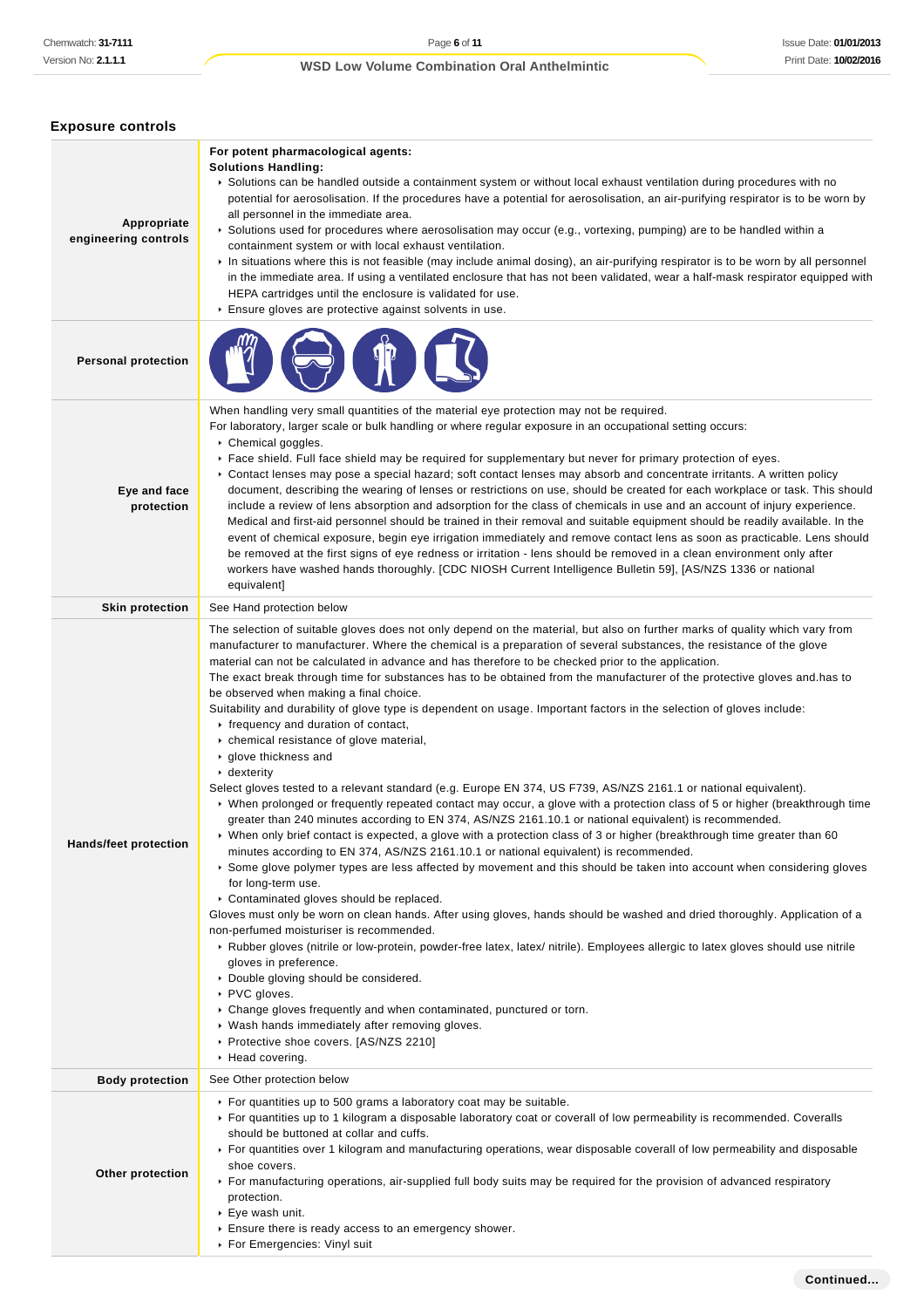**Thermal hazards** Not Available

# **Recommended material(s)**

# **GLOVE SELECTION INDEX**

Glove selection is based on a modified presentation of the:

 **"Forsberg Clothing Performance Index".** The effect(s) of the following substance(s) are taken into account in the

**computer-generated** selection:

WSD Low Volume Combination Oral Anthelmintic

| <b>Material</b> | <b>CPI</b> |
|-----------------|------------|
| <b>BUTYL</b>    | C          |
| NATURAL RUBBER  | C          |
| <b>NEOPRENE</b> | C          |
| <b>PVA</b>      | C          |
| <b>VITON</b>    | C          |

\* CPI - Chemwatch Performance Index

A: Best Selection

B: Satisfactory; may degrade after 4 hours continuous immersion C: Poor to Dangerous Choice for other than short term immersion **NOTE**: As a series of factors will influence the actual performance of the glove, a final selection must be based on detailed observation. - \* Where the glove is to be used on a short term, casual or infrequent basis, factors such as "feel" or convenience (e.g. disposability), may dictate a choice of gloves which might otherwise be unsuitable following long-term or frequent use. A qualified practitioner should be consulted.

# **SECTION 9 PHYSICAL AND CHEMICAL PROPERTIES**

### **Information on basic physical and chemical properties**

| Appearance                                      | White odourless suspension; mixes with water. |                                                                                    |                |  |
|-------------------------------------------------|-----------------------------------------------|------------------------------------------------------------------------------------|----------------|--|
|                                                 |                                               |                                                                                    |                |  |
| <b>Physical state</b>                           | Liquid                                        | <b>Relative density</b><br>(Water = $1$ )                                          | 1.02-1.05      |  |
| Odour                                           | Not Available                                 | <b>Partition coefficient</b><br>n-octanol / water                                  | Not Available  |  |
| <b>Odour threshold</b>                          | Not Available                                 | Auto-ignition<br>temperature (°C)                                                  | Not Applicable |  |
| pH (as supplied)                                | $3 - 4$                                       | Decomposition<br>temperature                                                       | Not Available  |  |
| Melting point /<br>freezing point (°C)          | Not Available                                 | Viscosity (cSt)                                                                    | Not Available  |  |
| Initial boiling point<br>and boiling range (°C) | >100                                          | <b>Molecular weight</b><br>(g/mol)                                                 | Not Applicable |  |
| Flash point (°C)                                | Not Applicable                                | <b>Taste</b>                                                                       | Not Available  |  |
| <b>Evaporation rate</b>                         | Not Available                                 | <b>Explosive properties</b>                                                        | Not Available  |  |
| Flammability                                    | Not Applicable                                | <b>Oxidising properties</b>                                                        | Not Available  |  |
| <b>Upper Explosive Limit</b><br>$(\%)$          | Not Applicable                                | <b>Surface Tension</b><br>(dyn/cm or mN/m)                                         | Not Available  |  |
| <b>Lower Explosive Limit</b><br>$(\%)$          | Not Applicable                                | <b>Volatile Component</b><br>$(% \mathcal{L}^{\prime }\cap \mathcal{L}^{\prime })$ | Not Available  |  |
| Vapour pressure (kPa)                           | Not Available                                 | Gas group                                                                          | Not Available  |  |
| Solubility in water<br>(g/L)                    | Miscible                                      | pH as a solution (1%)                                                              | Not Available  |  |
| Vapour density (Air =<br>1)                     | Not Available                                 | VOC g/L                                                                            | Not Available  |  |

# **SECTION 10 STABILITY AND REACTIVITY**

**Reactivity** See section 7

# **Respiratory protection**

Not Available

Not Available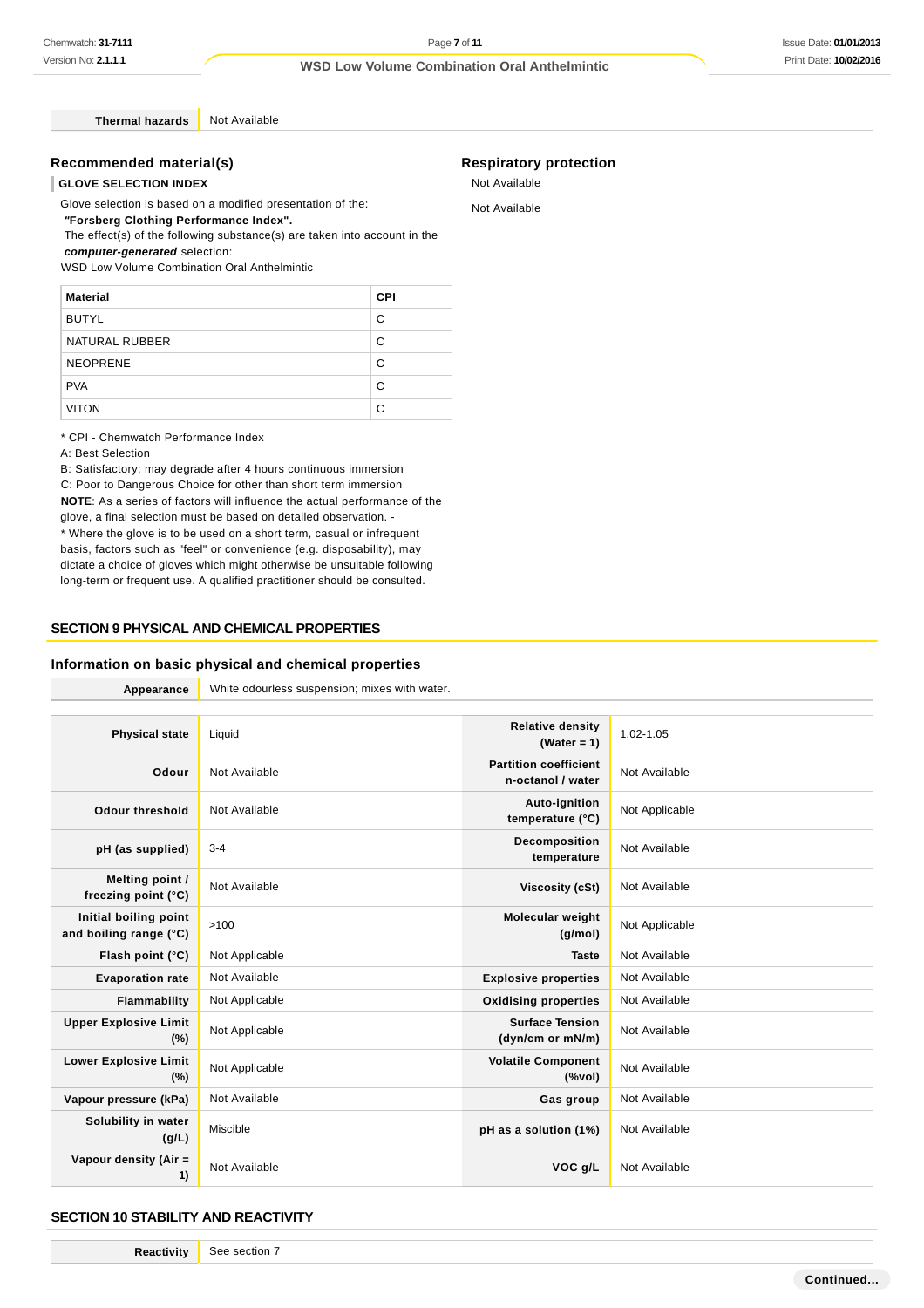| <b>Chemical stability</b>                     | • Unstable in the presence of incompatible materials.<br>▶ Product is considered stable.<br>Hazardous polymerisation will not occur. |
|-----------------------------------------------|--------------------------------------------------------------------------------------------------------------------------------------|
| Possibility of<br>hazardous reactions         | See section 7                                                                                                                        |
| <b>Conditions to avoid</b>                    | See section 7                                                                                                                        |
| Incompatible materials                        | See section 7                                                                                                                        |
| <b>Hazardous</b><br>decomposition<br>products | See section 5                                                                                                                        |

# **SECTION 11 TOXICOLOGICAL INFORMATION**

### **Information on toxicological effects**

| <b>Inhaled</b>                                                   | The material is not thought to produce either adverse health effects or irritation of the respiratory tract following inhalation (as<br>classified by EC Directives using animal models). Nevertheless, adverse systemic effects have been produced following<br>exposure of animals by at least one other route and good hygiene practice requires that exposure be kept to a minimum and<br>that suitable control measures be used in an occupational setting.<br>Not normally a hazard due to non-volatile nature of product                                         |                                    |  |
|------------------------------------------------------------------|-------------------------------------------------------------------------------------------------------------------------------------------------------------------------------------------------------------------------------------------------------------------------------------------------------------------------------------------------------------------------------------------------------------------------------------------------------------------------------------------------------------------------------------------------------------------------|------------------------------------|--|
| Ingestion                                                        | Accidental ingestion of the material may be harmful; animal experiments indicate that ingestion of less than 150 gram may<br>be fatal or may produce serious damage to the health of the individual.                                                                                                                                                                                                                                                                                                                                                                    |                                    |  |
| <b>Skin Contact</b>                                              | Skin contact with the material may be harmful; systemic effects may result following absorption.<br>Open cuts, abraded or irritated skin should not be exposed to this material<br>Entry into the blood-stream through, for example, cuts, abrasions, puncture wounds or lesions, may produce systemic injury<br>with harmful effects. Examine the skin prior to the use of the material and ensure that any external damage is suitably<br>protected.                                                                                                                  |                                    |  |
| Eye                                                              | Limited evidence exists, or practical experience suggests, that the material may cause eye irritation in a substantial number<br>of individuals and/or is expected to produce significant ocular lesions which are present twenty-four hours or more after<br>instillation into the eye(s) of experimental animals. Repeated or prolonged eye contact may cause inflammation<br>characterised by temporary redness (similar to windburn) of the conjunctiva (conjunctivitis); temporary impairment of vision<br>and/or other transient eye damage/ulceration may occur. |                                    |  |
| Chronic                                                          | Limited evidence suggests that repeated or long-term occupational exposure may produce cumulative health effects<br>involving organs or biochemical systems.<br>On the basis, primarily, of animal experiments, concern has been expressed that the material may produce carcinogenic or<br>mutagenic effects; in respect of the available information, however, there presently exists inadequate data for making a<br>satisfactory assessment.                                                                                                                        |                                    |  |
| <b>WSD Low Volume</b><br><b>Combination Oral</b><br>Antholmintic | <b>TOXICITY</b><br>Not Available                                                                                                                                                                                                                                                                                                                                                                                                                                                                                                                                        | <b>IRRITATION</b><br>Not Available |  |

|                                         | .                                                                                                                                                                                                                               |                   |
|-----------------------------------------|---------------------------------------------------------------------------------------------------------------------------------------------------------------------------------------------------------------------------------|-------------------|
| <b>Combination Oral</b><br>Anthelmintic | Not Available                                                                                                                                                                                                                   | Not Available     |
| levamisole                              | <b>TOXICITY</b>                                                                                                                                                                                                                 | <b>IRRITATION</b> |
| hydrochloride                           | Oral (rat) LD50: 180 mg/kgd <sup>[2]</sup>                                                                                                                                                                                      | Not Available     |
| fenbendazole                            | <b>TOXICITY</b>                                                                                                                                                                                                                 | <b>IRRITATION</b> |
|                                         | Oral (rat) LD50: >10000 mg/kgd <sup>[2]</sup>                                                                                                                                                                                   | Not Available     |
| water                                   | <b>TOXICITY</b>                                                                                                                                                                                                                 | <b>IRRITATION</b> |
|                                         | Oral (rat) LD50: >90000 mg/kg <sup>[2]</sup>                                                                                                                                                                                    | Not Available     |
| Legend:                                 | 1. Value obtained from Europe ECHA Registered Substances - Acute toxicity 2.* Value obtained from manufacturer's SDS.<br>Unless otherwise specified data extracted from RTECS - Register of Toxic Effect of chemical Substances |                   |

No significant acute toxicological data identified in literature search.

**WSD Low Volume Combination Oral Anthelmintic**

Asthma-like symptoms may continue for months or even years after exposure to the material ceases. This may be due to a non-allergenic condition known as reactive airways dysfunction syndrome (RADS) which can occur following exposure to high levels of highly irritating compound. Key criteria for the diagnosis of RADS include the absence of preceding respiratory disease, in a non-atopic individual, with abrupt onset of persistent asthma-like symptoms within minutes to hours of a documented exposure to the irritant. A reversible airflow pattern, on spirometry, with the presence of moderate to severe bronchial hyperreactivity on methacholine challenge testing and the lack of minimal lymphocytic inflammation, without eosinophilia, have also been included in the criteria for diagnosis of RADS. RADS (or asthma) following an irritating inhalation is an infrequent disorder with rates related to the concentration of and duration of exposure to the irritating substance. Industrial bronchitis, on the other hand, is a disorder that occurs as result of exposure due to high concentrations of irritating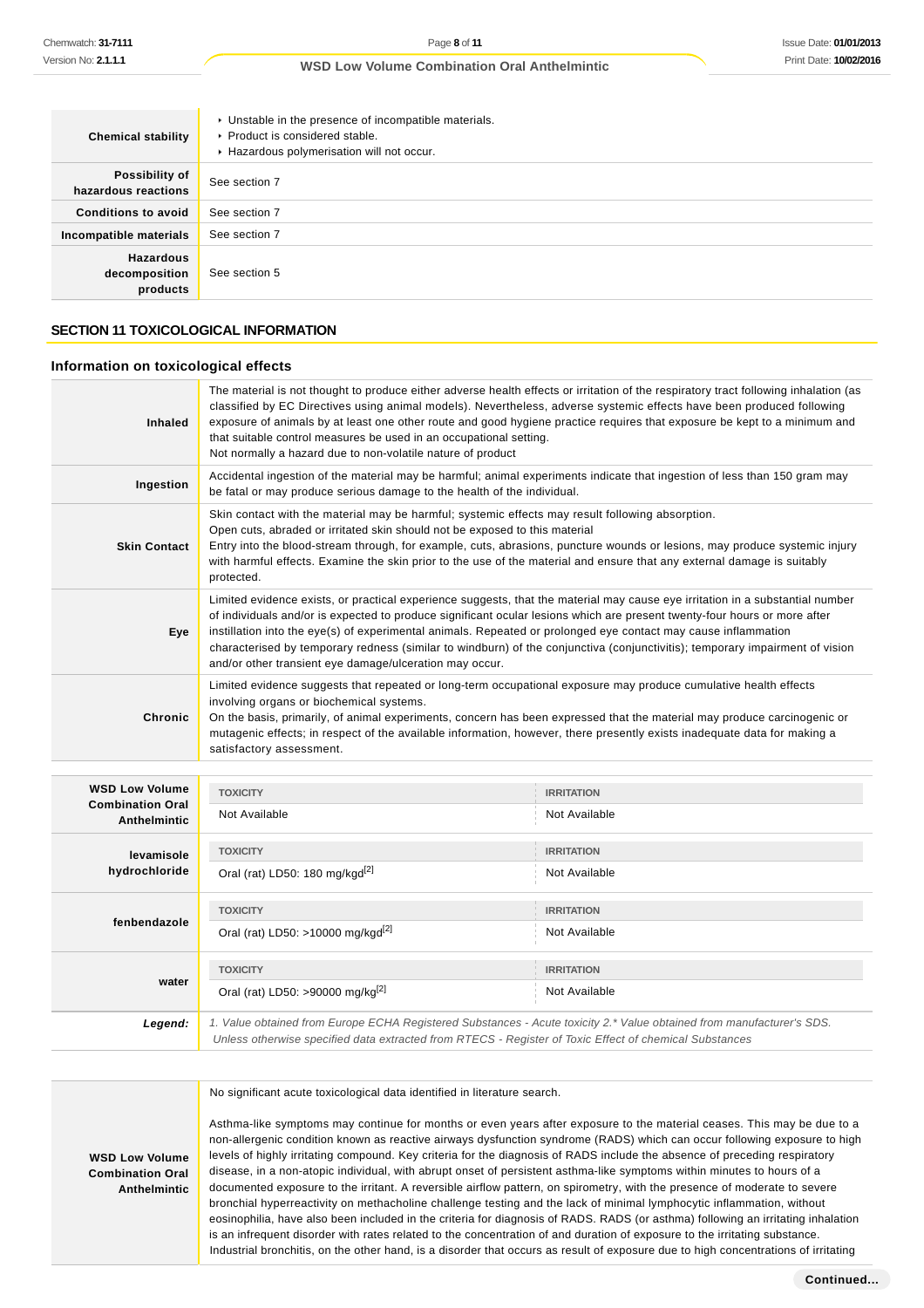#### **WSD Low Volume Combination Oral Anthelmintic** substance (often particulate in nature) and is completely reversible after exposure ceases. The disorder is characterised by dyspnea, cough and mucus production. **LEVAMISOLE** for tetramisole hydrochloride Intravenous (rabbit) LD50: 15-20 mg/kg Flaccid paralysis, convulsions, dermatitis after **HYDROCHLORIDE** systemic exposure recorded. Non-mutagenic in mammals. **NOTE:** Substance has been shown to be mutagenic in at least one assay, or belongs to a family of chemicals producing **FENBENDAZOLE** damage or change to cellular DNA. Changes in serum composition recorded. **WATER** No significant acute toxicological data identified in literature search. **Acute Toxicity Carcinogenicity**  $\checkmark$ **Skin Irritation/Corrosion Reproductivity**  $\circ$ **Serious Eye STOT - Single**  $\circlearrowright$  $\circledcirc$ **Damage/Irritation Exposure Respiratory or Skin STOT - Repeated**  $\circledcirc$  $\circledcirc$ **sensitisation Exposure Mutagenicity CONSISTENT CONSISTENT ASPIRATION HAZARD**  $\circ$ Legend:  $\mathsf{X}$  – Data available but does not fill the criteria for classification  $\blacktriangleright$  – Data required to make classification available

 $\bigcirc$  – Data Not Available to make classification

# **SECTION 12 ECOLOGICAL INFORMATION**

### **Toxicity**

| Ingredient                  | Endpoint                                                                                                                                                                                                                                                                                                                                                                            | Test Duration (hr) | <b>Species</b>                | Value        | <b>Source</b> |
|-----------------------------|-------------------------------------------------------------------------------------------------------------------------------------------------------------------------------------------------------------------------------------------------------------------------------------------------------------------------------------------------------------------------------------|--------------------|-------------------------------|--------------|---------------|
| levamisole<br>hydrochloride | EC50                                                                                                                                                                                                                                                                                                                                                                                | 384                | Crustacea                     | 1.967mg/L    | 3             |
| levamisole<br>hydrochloride | EC <sub>50</sub>                                                                                                                                                                                                                                                                                                                                                                    | 96                 | Algae or other aquatic plants | 17.231mg/L   | 3             |
| levamisole<br>hydrochloride | <b>LC50</b>                                                                                                                                                                                                                                                                                                                                                                         | 96                 | Fish                          | 8.038mg/L    | 3             |
| water                       | EC50                                                                                                                                                                                                                                                                                                                                                                                | 384                | Crustacea                     | 199.179mg/L  | 3             |
| water                       | EC50                                                                                                                                                                                                                                                                                                                                                                                | 96                 | Algae or other aquatic plants | 8768.874mg/L | 3             |
| water                       | LC50                                                                                                                                                                                                                                                                                                                                                                                | 96                 | Fish                          | 897.520mg/L  | 3             |
| Legend:                     | Extracted from 1. IUCLID Toxicity Data 2. Europe ECHA Registered Substances - Ecotoxicological Information - Aquatic Toxicity<br>3. EPIWIN Suite V3.12 - Aquatic Toxicity Data (Estimated) 4. US EPA, Ecotox database - Aquatic Toxicity Data 5. ECETOC<br>Aquatic Hazard Assessment Data 6. NITE (Japan) - Bioconcentration Data 7. METI (Japan) - Bioconcentration Data 8. Vendor |                    |                               |              |               |

### **DO NOT** discharge into sewer or waterways.

Data

### **Persistence and degradability**

| Ingredient                  | Persistence: Water/Soil | Persistence: Air |
|-----------------------------|-------------------------|------------------|
| levamisole<br>hydrochloride | <b>HIGH</b>             | <b>HIGH</b>      |
| water                       | LOW                     | LOW              |

### **Bioaccumulative potential**

| Ingredient                  | <b>Bioaccumulation</b>  |  |
|-----------------------------|-------------------------|--|
| levamisole<br>hydrochloride | LOW (LogKOW = $1.84$ )  |  |
| water                       | LOW (LogKOW = $-1.38$ ) |  |

### **Mobility in soil**

| Ingredient                  | <b>Mobility</b>     |
|-----------------------------|---------------------|
| levamisole<br>hydrochloride | LOW (KOC = $8652$ ) |
| water                       | LOW (KOC = $14.3$ ) |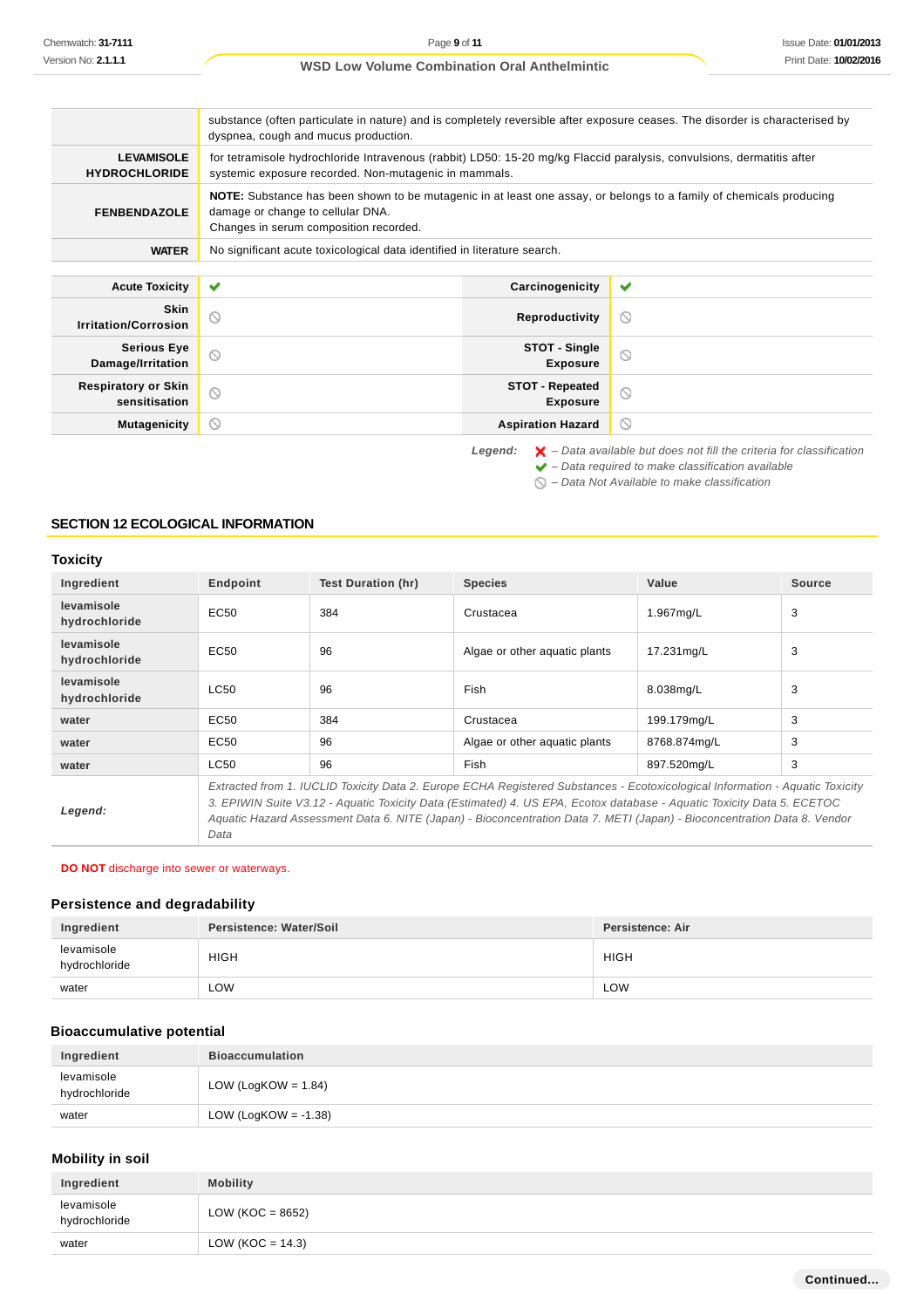# **SECTION 13 DISPOSAL CONSIDERATIONS**

| Waste treatment methods                |                                                                                                                                                                                                                                                                                                                                                                                                                                                                                                                                                                                                                                                                                                                                                                                                                                                                                                                                                                                                                                                                                                                                                                                                                                                                                                                                                                                     |
|----------------------------------------|-------------------------------------------------------------------------------------------------------------------------------------------------------------------------------------------------------------------------------------------------------------------------------------------------------------------------------------------------------------------------------------------------------------------------------------------------------------------------------------------------------------------------------------------------------------------------------------------------------------------------------------------------------------------------------------------------------------------------------------------------------------------------------------------------------------------------------------------------------------------------------------------------------------------------------------------------------------------------------------------------------------------------------------------------------------------------------------------------------------------------------------------------------------------------------------------------------------------------------------------------------------------------------------------------------------------------------------------------------------------------------------|
| <b>Product / Packaging</b><br>disposal | $\triangleright$ Containers may still present a chemical hazard/ danger when empty.<br>► Return to supplier for reuse/ recycling if possible.<br>Otherwise:<br>If container can not be cleaned sufficiently well to ensure that residuals do not remain or if the container cannot be used to<br>store the same product, then puncture containers, to prevent re-use, and bury at an authorised landfill.<br>► Where possible retain label warnings and SDS and observe all notices pertaining to the product.<br>Legislation addressing waste disposal requirements may differ by country, state and/ or territory. Each user must refer to<br>laws operating in their area. In some areas, certain wastes must be tracked.<br>A Hierarchy of Controls seems to be common - the user should investigate:<br>▶ Reduction<br>$\triangleright$ Reuse<br>$\triangleright$ Recycling<br>▶ Disposal (if all else fails)<br>This material may be recycled if unused, or if it has not been contaminated so as to make it unsuitable for its intended use.<br>If it has been contaminated, it may be possible to reclaim the product by filtration, distillation or some other means. Shelf life<br>considerations should also be applied in making decisions of this type. Note that properties of a material may change in use,<br>and recycling or reuse may not always be appropriate. |

# **SECTION 14 TRANSPORT INFORMATION**

### **Labels Required**

| $M - 1$ | <b>NO</b>       |
|---------|-----------------|
|         | N <sub>Io</sub> |

# **Land transport (ADG): NOT REGULATED FOR TRANSPORT OF DANGEROUS GOODS**

# **Air transport (ICAO-IATA / DGR): NOT REGULATED FOR TRANSPORT OF DANGEROUS GOODS**

# **Sea transport (IMDG-Code / GGVSee): NOT REGULATED FOR TRANSPORT OF DANGEROUS GOODS**

### **SECTION 15 REGULATORY INFORMATION**

### **Safety, health and environmental regulations / legislation specific for the substance or mixture**

### **LEVAMISOLE HYDROCHLORIDE(16595-80-5) IS FOUND ON THE FOLLOWING REGULATORY LISTS**

Australia Hazardous Substances Information System - Consolidated Lists Australia Inventory of Chemical Substances (AICS)

### **FENBENDAZOLE(43210-67-9) IS FOUND ON THE FOLLOWING REGULATORY LISTS**

Australia Inventory of Chemical Substances (AICS)

### **WATER(7732-18-5) IS FOUND ON THE FOLLOWING REGULATORY LISTS**

Australia Inventory of Chemical Substances (AICS)

| <b>National Inventory</b>        | <b>Status</b>                                                                                                                                                                                         |
|----------------------------------|-------------------------------------------------------------------------------------------------------------------------------------------------------------------------------------------------------|
| Australia - AICS                 | Υ                                                                                                                                                                                                     |
| Canada - DSL                     | Υ                                                                                                                                                                                                     |
| Canada - NDSL                    | N (fenbendazole; water; levamisole hydrochloride)                                                                                                                                                     |
| China - IECSC                    | N (fenbendazole)                                                                                                                                                                                      |
| Europe - EINEC /<br>ELINCS / NLP | Υ                                                                                                                                                                                                     |
| Japan - ENCS                     | N (fenbendazole; water)                                                                                                                                                                               |
| Korea - KECI                     | Υ                                                                                                                                                                                                     |
| New Zealand - NZIoC              | Υ                                                                                                                                                                                                     |
| Philippines - PICCS              | N (fenbendazole)                                                                                                                                                                                      |
| USA - TSCA                       | N (fenbendazole; levamisole hydrochloride)                                                                                                                                                            |
| Legend:                          | $Y = All$ ingredients are on the inventory<br>N = Not determined or one or more ingredients are not on the inventory and are not exempt from listing(see specific ingredients<br><i>in brackets</i> ) |